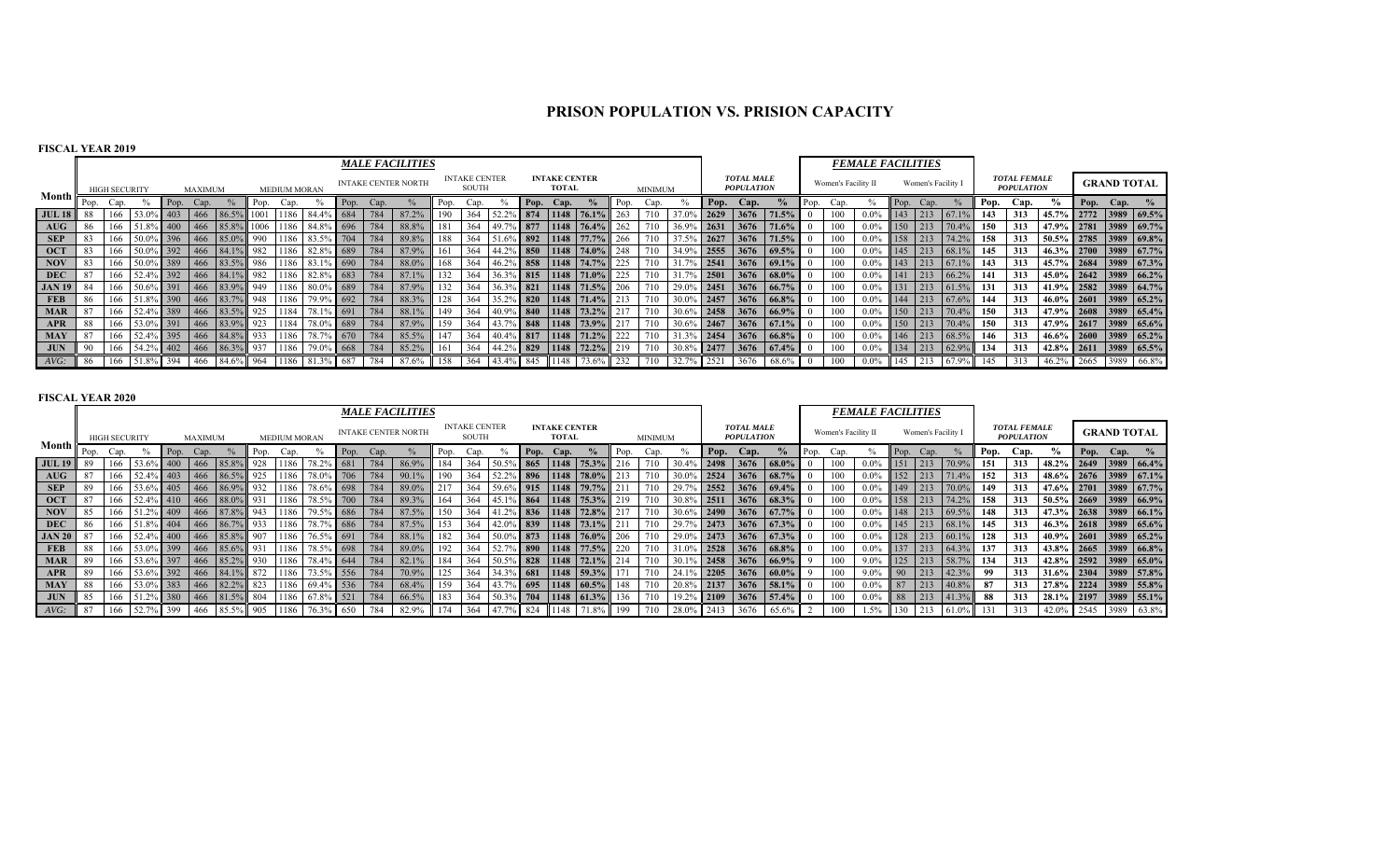## **FISCAL YEAR 2019**

|                  |  |                      |          |                                        |                                                 |     |      |          |                            |          |             |     | <b>MALE FACILITIES</b> |                                           |    |    |                     |     |                    |      |                     |      |       |      |                |      |     |                                             |       |                     |      | <b>FEMALE FACILITIES</b> |                     |                               |                    |                       |                                      |                              |
|------------------|--|----------------------|----------|----------------------------------------|-------------------------------------------------|-----|------|----------|----------------------------|----------|-------------|-----|------------------------|-------------------------------------------|----|----|---------------------|-----|--------------------|------|---------------------|------|-------|------|----------------|------|-----|---------------------------------------------|-------|---------------------|------|--------------------------|---------------------|-------------------------------|--------------------|-----------------------|--------------------------------------|------------------------------|
|                  |  | <b>HIGH SECURITY</b> |          |                                        | <b>MAX</b>                                      |     |      |          | <b>MED MORAN</b>           |          |             |     | <b>INTAKE NORTH</b>    |                                           |    |    | <b>INTAKE SOUTH</b> |     |                    |      | <b>INTAKE TOTAL</b> |      |       |      | <b>MINIMUM</b> |      |     |                                             |       | Women's Facility II |      |                          |                     |                               | Women's Facility I |                       |                                      |                              |
| Month            |  |                      |          | Sent AT CP Hold Total Sent             | A.T. C.P. Hold Total Sent AT CP Hold Total Sent |     |      |          |                            |          |             | AT  | CP                     | Hold Total Sent                           |    | AT |                     |     | CP Hold Total Sent | AT   | CP                  | Hold | Total | Sent |                | Hold |     | <b>TOTAL</b><br>Total MALE POP Sent         | AT CP |                     | Hold | Total                    |                     |                               |                    | Sent AT CP Hold Total | <b>TOTAL</b><br><b>FEMALE</b><br>POP | <b>GRAND</b><br><b>TOTAL</b> |
| <b>JUL 18</b> 8  |  |                      | -88      | 403                                    |                                                 | 403 |      |          | $\bf{0}$                   |          | 226         | 443 |                        | 684                                       |    |    |                     | 189 | 253                | 602  |                     | 15   | 873   | 263  |                |      | 263 | 2628                                        |       |                     |      |                          |                     | $87$   55   1                 | $\overline{0}$     | 143                   | 143                                  | 2771                         |
| AUG              |  |                      | -86      | 400                                    |                                                 | 400 | 1006 | $\Omega$ | $\overline{0}$             | 1006 237 |             | 445 |                        |                                           | 39 |    |                     | 182 | 276                | 586  |                     | 12   | 878   | 262  |                |      | 262 | 2632                                        |       |                     |      |                          | 98 51               | $\Box$                        |                    | 150                   | 150                                  | 2782                         |
| <b>SEP</b>       |  |                      |          | 396                                    |                                                 | 396 | 990  |          | $\theta$                   |          | 251         | 438 |                        | $70-$                                     |    |    |                     | 188 | 287                | 589  |                     | 13   | 892   | 266  |                |      | 266 | 2627                                        |       |                     |      |                          |                     | $\mathbf{1} \cdot \mathbf{0}$ |                    | 158                   | 158                                  | 2785                         |
| <b>OCT</b>       |  |                      | -84      | 392                                    |                                                 | 392 | 982  |          | $\Omega$                   | 982      | 243         | 432 |                        |                                           |    |    |                     |     | 278                | 557  |                     | 14   | 852   | 248  |                |      | 248 | 2558                                        |       |                     |      |                          |                     |                               |                    | 145                   | 145                                  | 2703                         |
| <b>NOV</b>       |  |                      |          | 389                                    |                                                 | 389 | 986  |          | $\Omega$                   | 986      | $\vert$ 237 | 440 |                        |                                           |    |    |                     |     | 272                | 571  |                     | 13   | 858   | 225  |                |      | 225 | 2541                                        |       |                     |      |                          |                     | $89 \mid 52 \mid 0$           |                    | 143                   | 143                                  | 2684                         |
| <b>DEC</b>       |  |                      | -86      | 392                                    |                                                 | 392 | 982  |          | $\Omega$                   | 982      | 224         | 447 |                        | 684                                       |    |    |                     |     | 249                | 552  |                     | 10   | 815   | 225  |                |      | 225 | 2500                                        |       |                     |      |                          |                     | 85 54 0                       |                    | 140                   | 140                                  | 2640                         |
| <b>JAN 19</b> 84 |  |                      |          | 391                                    |                                                 |     | 949  |          |                            |          | 235         | 440 |                        | 689                                       |    |    |                     |     | 266                | 540  |                     | 12   | 821   | 206  |                |      | 206 | 2451                                        |       |                     |      |                          |                     | $79 \ 50 \ 0$                 |                    | 131                   | 131                                  | 2582                         |
| FEB              |  |                      |          | 390                                    |                                                 |     | 948  |          |                            |          |             | 461 |                        | <sup>69</sup>                             |    |    |                     |     | 244                | 561  |                     | 12   | 820   |      |                |      |     | 2457                                        |       |                     |      |                          | $88$ 53 0           |                               |                    | 143                   | 143                                  | 2600                         |
| <b>MAR</b>       |  |                      | - 87     | 389                                    |                                                 |     |      |          | $\Omega$                   |          | 222         | 458 |                        | $\vert$ 69                                |    |    |                     |     | 249                | 578  |                     |      | 840   |      |                |      |     | 2458                                        |       |                     |      |                          | $94 \mid 54 \mid 0$ |                               |                    | 150                   | 150                                  | 2608                         |
| APR              |  |                      | -88      | 391                                    |                                                 |     |      |          |                            |          | 243         | 439 |                        | 68 <sup>o</sup>                           |    |    |                     |     |                    | 563  |                     |      | 849   |      |                |      |     | 2468                                        |       |                     |      |                          | $100 \, 49$         |                               |                    | 150                   | 150                                  | 2618                         |
| <b>MAY</b>       |  |                      |          | 395                                    |                                                 |     |      |          |                            |          |             | 445 |                        | 670                                       |    |    |                     |     | 246                | 558  |                     |      | 816   | LLL  |                |      | 222 | 2453                                        |       |                     |      |                          | 87 57               |                               |                    | 145                   | 145                                  | 2598                         |
| <b>JUN</b>       |  |                      | $\Omega$ | 402                                    |                                                 |     |      |          |                            |          | 187         | 468 |                        | 669                                       | 29 |    |                     |     | 216                | 598  |                     | 13   | 831   | 219  |                |      | 220 | 2480                                        |       |                     |      |                          | 79 53               |                               |                    | 133                   | 133                                  | 2613                         |
| $AVG$ :          |  |                      |          |                                        |                                                 |     | 964  |          |                            | 964      | 228         | 446 |                        | 687                                       |    |    |                     |     | 259                |      |                     |      | 845   |      |                |      |     |                                             |       |                     |      |                          | -89                 | 54                            |                    | 144                   | 144                                  | 2665                         |
|                  |  |                      |          | Sentenced Avg (includes Civil Purge) = | 2027                                            |     |      |          | Awaiting Trial $Avg = 626$ |          |             |     |                        | RI Pop Avg (sentenced & Awaiting Trial) = |    |    |                     |     |                    | 2653 |                     |      |       |      |                |      |     | Detainee Avg (IMM + US Hold + Other Hold) = | 13    |                     |      |                          |                     |                               |                    |                       |                                      |                              |

 $\sim$ 

 $\sim$ 

|               |  |                 |                      |                                        |          |          |     |              |                            |      |      |         |         | <b>MALE FACILITIES</b> |            |               |      |                                           |      |     |            |      |                     |      |       |      |                |                |     |                                             |    |    |                     | <b>FEMALE FACILITIES</b> |    |             |                    |                       |                                             |                              |
|---------------|--|-----------------|----------------------|----------------------------------------|----------|----------|-----|--------------|----------------------------|------|------|---------|---------|------------------------|------------|---------------|------|-------------------------------------------|------|-----|------------|------|---------------------|------|-------|------|----------------|----------------|-----|---------------------------------------------|----|----|---------------------|--------------------------|----|-------------|--------------------|-----------------------|---------------------------------------------|------------------------------|
|               |  |                 | <b>HIGH SECURITY</b> |                                        |          | MAX      |     |              | <b>MED MORAN</b>           |      |      |         |         | <b>INTAKE NORTH</b>    |            |               |      | <b>INTAKE SOUTH</b>                       |      |     |            |      | <b>INTAKE TOTAL</b> |      |       |      | <b>MINIMUM</b> |                |     |                                             |    |    | Women's Facility II |                          |    |             | Women's Facility I |                       |                                             |                              |
| Month I       |  | Sent AT CP Hold |                      | Total Sent                             | A.T.     |          |     |              | C.P. Hold Total Sent AT CP | Hold | Tota | ıl∥Sent | AT      | CP                     | Hold Total |               | Sent | AT CP Hold                                |      |     | Total Sent | AT   | CP                  | Hold | Total | Sent |                | Hold           |     | <b>TOTAL</b><br>Total MALE POP Sent         |    | CP | Hold                | Total                    |    |             |                    | Sent AT CP Hold Total | <b>TOTAL</b><br><b>FEMALE</b><br><b>POP</b> | <b>GRAND</b><br><b>TOTAL</b> |
| <b>JUL 19</b> |  |                 |                      | 400                                    |          |          |     |              |                            |      |      |         |         |                        | 15         |               |      |                                           |      | 184 | 227        |      |                     | 16   | 866   | 216  |                |                | 216 | 2499                                        |    |    |                     |                          |    |             |                    | 151                   | 151                                         | 2650                         |
| AUG           |  |                 |                      | 403                                    |          |          |     | $92^{\circ}$ |                            |      |      | 228     | 462     |                        | 16         |               |      |                                           |      | 189 | 265        |      |                     | 16   | 896   | 213  |                |                | 213 | 2524                                        |    |    |                     |                          | 91 |             |                    | 152                   | 152                                         | 2676                         |
| <b>SEP</b>    |  |                 |                      | 405                                    |          |          |     |              |                            |      |      |         | 448     |                        |            | $16 \t 697$   |      |                                           | 1217 |     | 270        | 623  |                     | 17   | 914   | 211  |                |                | 21  | 2551                                        |    |    |                     |                          |    | 90 57       |                    | 149                   | 149                                         | 2700                         |
| <b>OCT</b>    |  |                 |                      | 410                                    |          |          |     | 93'          |                            |      |      | 213     | 468     |                        | 17         | 700           |      |                                           |      | 164 | 245        | 597  |                     | 19   | 864   | 219  |                |                | 219 | 2511                                        |    |    |                     |                          | 95 |             |                    | 158                   | 158                                         | 2669                         |
| <b>NOV</b>    |  |                 |                      | 409                                    |          |          |     | $94^{\circ}$ |                            |      | 943  |         | 206 464 |                        |            | 14 687        |      |                                           | 151  |     | 239        | 577  |                     | 17   | 838   |      |                |                | 217 | 2492                                        |    |    |                     |                          | 94 | 52          |                    | 148                   | 148                                         | 2640                         |
| <b>DEC</b>    |  |                 |                      | 404                                    |          |          |     |              |                            |      |      | 223     | 449     |                        | 12         |               |      |                                           |      | 154 | 257        | 565  |                     | 15   | 839   |      |                |                | 211 | 2473                                        |    |    |                     |                          |    |             |                    | 146                   | 146                                         | 2619                         |
| <b>JAN 20</b> |  |                 |                      | 400                                    |          |          |     | $^{\circ}$   |                            |      | 90   |         | 439     |                        |            | $12 \mid 692$ |      |                                           |      | 182 | 278        | 580  |                     | 15   | 874   |      |                |                | 206 | 2475                                        |    |    |                     |                          |    |             |                    | 127                   | 127                                         | 2602                         |
| <b>FEB</b>    |  |                 |                      | 399                                    |          | $\Omega$ |     | 93           |                            |      |      | 234     | 453     |                        |            | 697           | 32   |                                           |      | 191 | 266        | 607  |                     | 12   | 888   |      |                |                | 220 | 2525                                        |    |    |                     |                          |    |             |                    | 137                   | 137                                         | 2662                         |
| MAR           |  |                 |                      | 397                                    |          |          |     |              |                            |      |      |         | 439     |                        | 13         | 644           |      |                                           |      | 184 | 227        | 583  |                     | 15   | 828   |      |                |                | 214 | 2458                                        |    |    |                     |                          |    |             |                    | 125                   | 134                                         | 2592                         |
| APR           |  |                 |                      | 392                                    |          |          |     | 87           |                            |      | 872  |         | 397     |                        | 15         | 555           |      |                                           |      |     |            | 480  | $\Omega$            | 16   | 680   |      |                |                |     | 2204                                        |    |    |                     |                          |    |             |                    | 81                    | 90                                          | 2294                         |
| <b>MAY</b>    |  |                 |                      | 383                                    |          |          | 38  | 82           |                            |      | 823  |         | 399     |                        |            | 536           |      |                                           |      |     |            |      | $\Omega$            | 15   | 695   |      |                |                | 148 | 2137                                        |    |    |                     |                          |    |             |                    | 87                    | 87                                          | 2224                         |
| <b>JUN</b>    |  |                 |                      | 380                                    | $\Omega$ |          | 380 | 80           |                            |      | 804  |         | 102 402 |                        | 17         | 521           |      |                                           |      | 183 | 153        | 533  | $\Omega$            | 18   | 704   |      |                | $\overline{0}$ | 136 | 2110                                        |    |    |                     |                          | 55 | $32 \mid 0$ |                    | 88                    | 88                                          | 2198                         |
| $AVG$ :       |  |                 |                      | 399                                    |          |          |     | -905         |                            |      | 905  | 194     | 441     |                        | 14         |               |      |                                           |      |     | 231        |      |                     |      | 824   | 198  |                |                | 199 | 2413                                        |    |    |                     |                          | 79 | 48          |                    | 129                   | 131                                         | 2544                         |
|               |  |                 |                      | Sentenced Avg (includes Civil Purge) = |          | 1903     |     |              | Awaiting Trial $Avg = 623$ |      |      |         |         |                        |            |               |      | RI Pop Avg (sentenced & Awaiting Trial) = |      |     |            | 2526 |                     |      |       |      |                |                |     | Detainee Avg (IMM + US Hold + Other Hold) = | 18 |    |                     |                          |    |             |                    |                       |                                             |                              |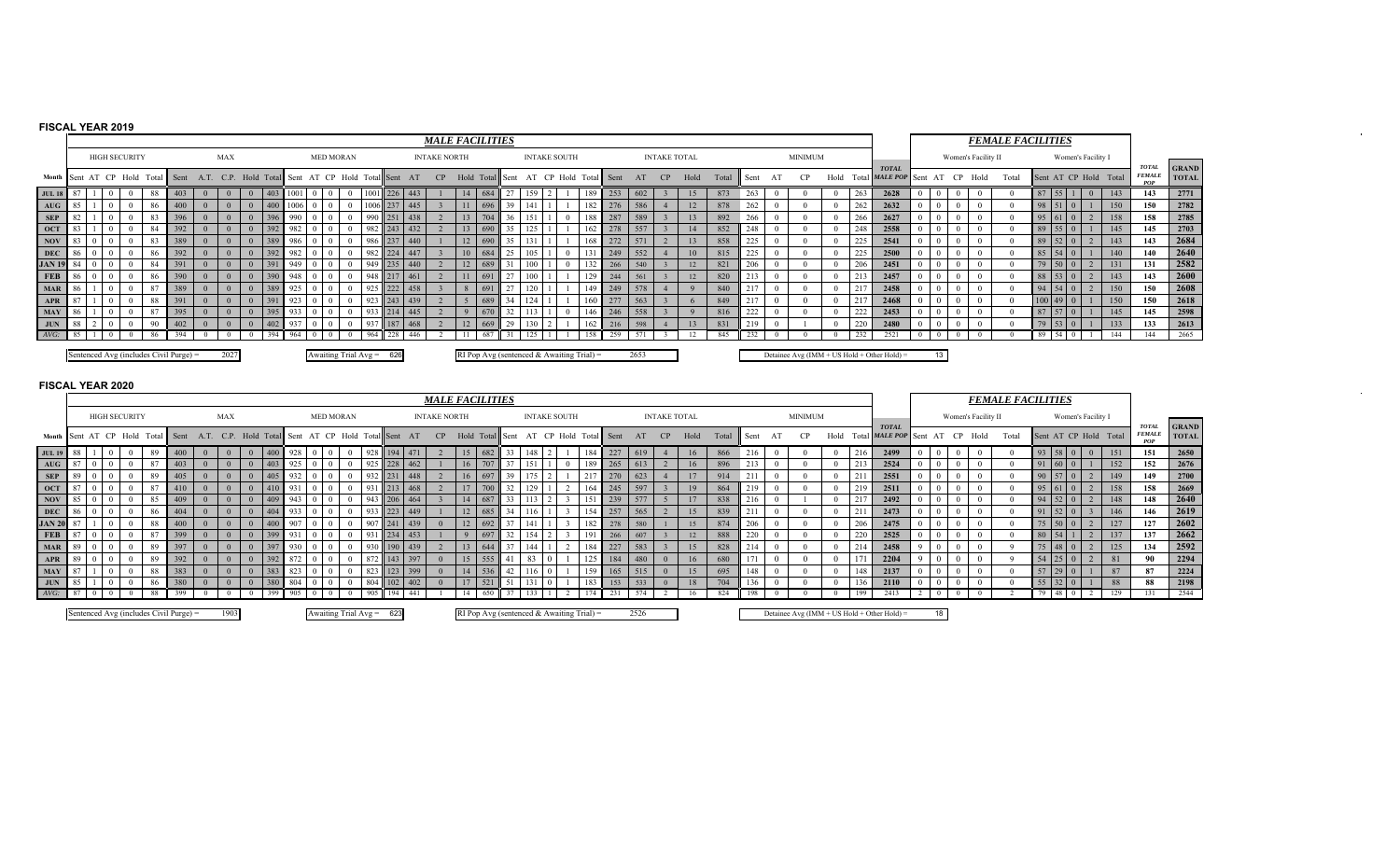### **FISCAL YEAR 2019**

|               |           |                   |                | <b>MALE POPULATION</b> |           |                |                                     |
|---------------|-----------|-------------------|----------------|------------------------|-----------|----------------|-------------------------------------|
| Month         | Sentenced | Awaiting<br>Trial | Civil<br>Purge | Immigration            | U.S. Hold | Other<br>Hold* | <b>TOTAL</b><br><b>MALE</b><br>POP. |
| <b>JUL 18</b> | 2007      | 603               | 4              | $\Omega$               | 13        | $\overline{c}$ | 2629                                |
| AUG           | 2029      | 587               | 3              | $\theta$               | 10        | $\overline{c}$ | 2631                                |
| <b>SEP</b>    | 2021      | 590               | 3              | $\theta$               | 11        | $\overline{c}$ | 2627                                |
| <b>OCT</b>    | 1982      | 557               | $\overline{c}$ | 0                      | 11        | $\overline{c}$ | 2554                                |
| <b>NOV</b>    | 1955      | 571               | $\overline{c}$ | $\Omega$               | 12        | 1              | 2541                                |
| <b>DEC</b>    | 1935      | 553               | 4              | $\theta$               | 9         | 1              | 2502                                |
| <b>JAN 19</b> | 1896      | 540               | 3              | 0                      | 10        | $\overline{c}$ | 2451                                |
| <b>FEB</b>    | 1881      | 561               | 3              | $\Omega$               | 10        | 3              | 2458                                |
| <b>MAR</b>    | 1867      | 579               | 4              | $\theta$               | 7         | $\overline{c}$ | 2459                                |
| <b>APR</b>    | 1894      | 564               | 3              | 0                      | 4         | $\overline{c}$ | 2467                                |
| <b>MAY</b>    | 1883      | 559               | 3              | $\Omega$               | 8         | $\overline{c}$ | 2455                                |
| <b>JUN</b>    | 1861      | 599               | 4              | $\theta$               | 11        | 1              | 2476                                |
| AVG:          | 1934      | 572               | 3              | $\theta$               | 10        | $\overline{c}$ | 2521                                |

|                |                | MALE POPULATION       |                |                | <b>TOTAL</b>        |               |                 |                   |                | <b>FEMALE POPULATION</b> |          |                | <b>TOTAL</b>          |
|----------------|----------------|-----------------------|----------------|----------------|---------------------|---------------|-----------------|-------------------|----------------|--------------------------|----------|----------------|-----------------------|
| ting<br>al     | Civil<br>Purge | Immigration U.S. Hold |                | Other<br>Hold* | <b>MALE</b><br>POP. |               | Month Sentenced | Awaiting<br>Trial | Civil<br>Purge | Immigration U.S. Hold    |          | Other<br>Hold* | <b>FEMALE</b><br>POP. |
| 3              | 4              | $\theta$              | 13             | 2              | 2629                | <b>JUL 18</b> | 87              | 55                |                | $\theta$                 | $\Omega$ | $\Omega$       | 143                   |
| $\overline{ }$ | 3              | $\theta$              | 10             | $\overline{2}$ | 2631                | AUG           | 98              | 51                | $\Omega$       | $\theta$                 |          | $\Omega$       | 150                   |
| $\overline{0}$ | 3              | $\theta$              | 11             | 2              | 2627                | <b>SEP</b>    | 95              | 61                | $\Omega$       | $\theta$                 |          |                | 158                   |
| 7              | 2              | $\theta$              | 11             | 2              | 2554                | <b>OCT</b>    | 89              | 55                | $\Omega$       | $\mathbf{0}$             |          | $\theta$       | 145                   |
|                | 2              | $\theta$              | 12             |                | 2541                | <b>NOV</b>    | 89              | 52                | $\theta$       | $\Omega$                 |          | ш              | 143                   |
| 3              | 4              | $\theta$              | 9              |                | 2502                | <b>DEC</b>    | 85              | 54                | $\Omega$       | $\theta$                 |          | $\Omega$       | 140                   |
| 0              | 3              | $\theta$              | 10             | 2              | 2451                | <b>JAN 19</b> | 79              | 50                | $\Omega$       | $\Omega$                 | 2        | $\theta$       | 131                   |
|                | 3              | $\theta$              | 10             | 3              | 2458                | <b>FEB</b>    | 88              | 53                | $\mathbf{0}$   | $\mathbf{0}$             | 2        | $\mathbf{0}$   | 143                   |
| 9              | 4              | $\theta$              | $\overline{7}$ | 2              | 2459                | <b>MAR</b>    | 94              | 54                | $\theta$       | $\Omega$                 |          | $\Omega$       | 149                   |
| 4              | 3              | $\theta$              | 4              | 2              | 2467                | <b>APR</b>    | 100             | 49                | $\Omega$       | $\theta$                 |          | $\Omega$       | 150                   |
| 9              | 3              | $\theta$              | 8              | 2              | 2455                | <b>MAY</b>    | 87              | 57                | $\Omega$       | $\Omega$                 |          | $\theta$       | 145                   |
| 9              | 4              | $\mathbf{0}$          | 11             |                | 2476                | <b>JUN</b>    | 79              | 53                | $\mathbf{0}$   | $\mathbf{0}$             |          | $\mathbf{0}$   | 133                   |
| C              | 3              | 0                     | 10             | 2              | 2521                | AVG:          | 89              | 54                | 0              | $\theta$                 |          | 0              | 144                   |

|    |                      |                   |                | <b>MALE POPULATION</b> |                |                | <b>TOTAL</b>        |               |                        |                   |                | <b>FEMALE POPULATION</b> |                | <b>TOTAL</b>          |               | Total     | Total | Awaiting Total Civil Purge | Total       | Total<br>U.S. | Total<br>Other | <b>GRAND</b> |
|----|----------------------|-------------------|----------------|------------------------|----------------|----------------|---------------------|---------------|------------------------|-------------------|----------------|--------------------------|----------------|-----------------------|---------------|-----------|-------|----------------------------|-------------|---------------|----------------|--------------|
|    | <b>1th</b> Sentenced | Awaiting<br>Trial | Civil<br>Purge | Immigration U.S. Hold  |                | Other<br>Hold* | <b>MALE</b><br>POP. |               | <b>Month</b> Sentenced | Awaiting<br>Trial | Civil<br>Purge | Immigration U.S. Hold    | Other<br>Hold* | <i>FEMALE</i><br>POP. | Month         | Sentenced | Trial |                            | Immigration | Hold          | Hold*          | <b>TOTAL</b> |
| 18 | 2007                 | 603               |                |                        | $\overline{3}$ |                | 2629                | <b>JUL 18</b> | 87                     | 55                |                |                          |                | 143                   | <b>JUL 18</b> | 2094      | 658   |                            | $\theta$    | 13            |                | 2772         |
| G  | 2029                 | 587               |                |                        | 10             |                | 2631                | AUG           | 98                     | 51                |                |                          |                | 150                   | AUG           | 2127      | 638   |                            |             |               |                | 2781         |
|    | 2021                 | 590               |                |                        |                |                | 2627                | <b>SEP</b>    | 95                     | 61                |                |                          |                | 158                   | <b>SEP</b>    | 2116      | 651   |                            | $\theta$    | 12            |                | 2785         |
|    | 1982                 | 557               |                |                        | L 1            |                | 2554                | <b>OCT</b>    | 89                     | 55                |                |                          |                | 145                   | <b>OCT</b>    | 2071      | 612   |                            | $\Omega$    | 12            |                | 2699         |
|    | 1955                 | 571               |                |                        | 12             |                | 2541                | <b>NOV</b>    | 89                     | 52                |                |                          |                | 143                   | <b>NOV</b>    | 2044      | 623   |                            | $\Omega$    | 13            |                | 2684         |
|    | 1935                 | 553               |                |                        |                |                | 2502                | <b>DEC</b>    | 85                     | 54                |                |                          |                | 140                   | <b>DEC</b>    | 2020      | 607   |                            |             | 10            |                | 2642         |
| 19 | 1896                 | 540               |                |                        | 10             |                | 2451                | <b>JAN 19</b> | 79                     | 50                |                |                          |                | 131                   | <b>JAN 19</b> | 1975      | 590   |                            |             | 12            |                | 2582         |
|    | 1881                 | 561               |                |                        | 10             |                | 2458                | <b>FEB</b>    | 88                     | 53                |                |                          |                | 143                   | <b>FEB</b>    | 1969      | 614   |                            | $^{\prime}$ | 12            |                | 2601         |
|    | 1867                 | 579               |                |                        |                |                | 2459                | <b>MAR</b>    |                        | 54                |                |                          |                | 149                   | <b>MAR</b>    | 1961      | 633   |                            |             | 8             |                | 2608         |
|    | 1894                 | 564               |                |                        |                |                | 2467                | <b>APR</b>    | 100                    | 49                |                |                          |                | 150                   | <b>APR</b>    | 1994      | 613   |                            |             |               |                | 2617         |
|    | 1883                 | 559               |                |                        |                |                | 2455                | <b>MAY</b>    | 87                     | 57                |                |                          |                | 145                   | <b>MAY</b>    | 1970      | 616   |                            | $\Omega$    |               |                | 2600         |
|    | 1861                 | 599               |                |                        |                |                | 2476                | <b>JUN</b>    | 79                     | 53                |                |                          |                | 133                   | <b>JUN</b>    | 1940      | 652   |                            | $\theta$    | 12            |                | 2609         |
|    | 1934                 | 572               |                |                        | 10             |                | 2521                | AVG:          |                        | 54                |                |                          |                | 144                   | AVG:          | 2023      | 626   |                            |             |               |                | 2665         |

|               |           |                   |                | <b>MALE POPULATION</b> |    |                |                     |
|---------------|-----------|-------------------|----------------|------------------------|----|----------------|---------------------|
|               |           |                   |                |                        |    |                | <b>TOTAL</b>        |
| Month         | Sentenced | Awaiting<br>Trial | Civil<br>Purge | Immigration U.S. Hold  |    | Other<br>Hold* | <b>MALE</b><br>POP. |
| <b>JUL 19</b> | 1858      | 621               | 3              | $\Omega$               | 13 | 3              | 2498                |
| AUG           | 1892      | 613               | $\overline{c}$ | $\theta$               | 15 | 1              | 2523                |
| <b>SEP</b>    | 1907      | 624               | 4              | $\Omega$               | 16 | 1              | 2552                |
| <b>OCT</b>    | 1892      | 598               | 3              | $\Omega$               | 15 | 3              | 2511                |
| <b>NOV</b>    | 1892      | 577               | 5              | $\theta$               | 16 | 1              | 2491                |
| <b>DEC</b>    | 1891      | 565               | $\overline{c}$ | $\theta$               | 14 | 1              | 2473                |
| <b>JAN 20</b> | 1878      | 580               | 1              | $\theta$               | 12 | 3              | 2474                |
| <b>FEB</b>    | 1904      | 607               | 4              | $\theta$               | 12 | 1              | 2528                |
| <b>MAR</b>    | 1857      | 583               | 3              | $\Omega$               | 13 | $\overline{c}$ | 2458                |
| <b>APR</b>    | 1707      | 481               | $\theta$       | $\Omega$               | 15 | 1              | 2204                |
| <b>MAY</b>    | 1606      | 515               | $\Omega$       | $\theta$               | 13 | 3              | 2137                |
| <b>JUN</b>    | 1559      | 534               | $\theta$       | $\theta$               | 16 | 3              | 2112                |
| AVG:          | 1820      | 575               | $\mathfrak{p}$ | $\theta$               | 14 | $\overline{c}$ | 2413                |

|                   |                   | <b>MALE POPULATION</b> |    |                | <b>TOTAL</b> |               |                        |                   |                | <b>FEMALE POPULATION</b> |                       |                | <b>TOTAL</b>          |                  | Total     | Total<br>Awaiting | Total Civil Purge | Total       |
|-------------------|-------------------|------------------------|----|----------------|--------------|---------------|------------------------|-------------------|----------------|--------------------------|-----------------------|----------------|-----------------------|------------------|-----------|-------------------|-------------------|-------------|
| Awaiting<br>Trial | Civil<br>Purge    | Immigration U.S. Hold  |    | Other<br>Hold* | MALE<br>POP. |               | <b>Month</b> Sentenced | Awaiting<br>Trial | Civil<br>Purge |                          | Immigration U.S. Hold | Other<br>Hold* | <b>FEMALE</b><br>POP. | Month            | Sentenced | Trial             |                   | Immigration |
| 621               | 3                 |                        | 13 |                | 2498         | <b>JUL 19</b> | 93                     | 58                | $\theta$       |                          |                       | 0              | 152                   | <b>JUL 19</b>    | 1951      | 679               |                   |             |
| 613               | $\overline{2}$    | $\Omega$               | 15 |                | 2523         | AUG           | 91                     | 60                | $\theta$       | $\Omega$                 |                       | $\theta$       | 152                   | $A\overline{U}G$ | 1983      | 673               | $\sim$            |             |
| 624               | $\overline{4}$    |                        | 16 |                | 2552         | <b>SEP</b>    | 90                     | 57                | $\theta$       | $\Omega$                 | $\sim$                | 0              | 149                   | <b>SEP</b>       | 1997      | 681               |                   |             |
| 598               | 3                 | 0                      | 15 |                | 2511         | <b>OCT</b>    | 95                     | 61                | $\theta$       | $\theta$                 | $\sim$                |                | 158                   | <b>OCT</b>       | 1987      | 659               |                   |             |
| 577               | 5                 | $\Omega$               | 16 |                | 2491         | <b>NOV</b>    | 94                     | 52                |                | $\theta$                 | 2                     | $\Omega$       | 148                   | <b>NOV</b>       | 1986      | 629               |                   |             |
| 565               | Δ                 | 0                      | 14 |                | 2473         | <b>DEC</b>    | 91                     | 52                | $\theta$       | 0                        |                       | 0              | 146                   | <b>DEC</b>       | 1982      | 617               | $\sim$            |             |
| 580               |                   | $\Omega$               | 12 |                | 2474         | <b>JAN 20</b> | 75                     | 50                | $\theta$       | $\mathbf{0}$             | $\sim$                |                | 127                   | <b>JAN 20</b>    | 1953      | 630               |                   | $\theta$    |
| 607               | 4                 | $\Omega$               | 12 |                | 2528         | <b>FEB</b>    | 80                     | 54                |                | $\theta$                 | $\sim$                | $\theta$       | 137                   | <b>FEB</b>       | 1984      | 661               |                   |             |
| 583               | o<br>5            |                        | 13 |                | 2458         | <b>MAR</b>    | 84                     | 48                |                | $\theta$                 | $\sim$                |                | 134                   | <b>MAR</b>       | 1941      | 631               |                   |             |
| 481               | $\Omega$          | $\Omega$               | 15 |                | 2204         | <b>APR</b>    | 63                     | 25                |                | $\theta$                 | $\overline{c}$        | $\Omega$       | 90                    | <b>APR</b>       | 1770      | 506               |                   |             |
| 515               | $\Omega$          | $\Omega$               | 13 |                | 2137         | <b>MAY</b>    | 57                     | 29                | $\theta$       | $\theta$                 |                       | $\Omega$       | 87                    | <b>MAY</b>       | 1663      | 544               |                   |             |
| 534               | $\theta$          |                        | 16 |                | 2112         | <b>JUN</b>    | 55                     | 32                | $\Omega$       | $\Omega$                 |                       |                | 88                    | <b>JUN</b>       | 1614      | 566               |                   |             |
| 575               | $\mathbf{\hat{}}$ |                        | 14 |                | 2413         | AVG:          | 81                     | 48                |                | $\theta$                 |                       |                | 131                   | AVG:             | 1901      | 623               |                   |             |

|    |                      |                   |                | <b>MALE POPULATION</b> |    |                | <b>TOTAL</b>        |                  |                 |                   |                | <b>FEMALE POPULATION</b> |                | <b>TOTAL</b>          |               | Total     | Total | Awaiting Total Civil Purge | Total       | Total<br>U.S. | Total<br>Other | <b>GRAND</b> |
|----|----------------------|-------------------|----------------|------------------------|----|----------------|---------------------|------------------|-----------------|-------------------|----------------|--------------------------|----------------|-----------------------|---------------|-----------|-------|----------------------------|-------------|---------------|----------------|--------------|
|    | <b>1th</b> Sentenced | Awaiting<br>Trial | Civil<br>Purge | Immigration U.S. Hold  |    | Other<br>Hold* | <b>MALE</b><br>POP. |                  | Month Sentenced | Awaiting<br>Trial | Civil<br>Purge | Immigration U.S. Hold    | Other<br>Hold* | <b>FEMALE</b><br>POP. | <b>Month</b>  | Sentenced | Trial |                            | Immigration | Hold          | Hold*          | <b>TOTAL</b> |
| 19 | 1858                 | 621               |                |                        | 13 |                | 2498                | <b>JUL 19</b>    | 93              | 58                |                |                          |                | 152                   | <b>JUL 19</b> | 1951      | 679   |                            |             | 14            |                | 2650         |
| G. | 1892                 | 613               |                |                        | 15 |                | 2523                | $A\overline{U}G$ | 91              | 60                |                |                          |                | 152                   | <b>AUG</b>    | 1983      | 673   |                            |             | 16            |                | 2675         |
|    | 1907                 | 624               |                |                        | 16 |                | 2552                | <b>SEP</b>       | 90              | 57                |                |                          |                | 149                   | <b>SEP</b>    | 1997      | 681   |                            |             | 18            |                | 2701         |
|    | 1892                 | 598               |                |                        | 15 |                | 2511                | <b>OCT</b>       | 95              | 61                |                |                          |                | 158                   | <b>OCT</b>    | 1987      | 659   |                            |             | 17            |                | 2669         |
|    | 1892                 | 577               |                |                        | 16 |                | 2491                | <b>NOV</b>       | 94              | 52                |                |                          |                | 148                   | <b>NOV</b>    | 1986      | 629   |                            |             | 18            |                | 2639         |
|    | 189                  | 565               |                |                        | 14 |                | 2473                | <b>DEC</b>       |                 | 52                |                |                          |                | 146                   | <b>DEC</b>    | 1982      | 617   |                            |             |               |                | 2619         |
| 20 | 1878                 | 580               |                |                        | 12 |                | 2474                | <b>JAN 20</b>    | 75              | 50                |                |                          |                | 127                   | <b>JAN 20</b> | 1953      | 630   |                            |             | 14            |                | 2601         |
|    | 1904                 | 607               |                |                        | 12 |                | 2528                | <b>FEB</b>       | 80              | 54                |                |                          |                | 137                   | <b>FEB</b>    | 1984      | 661   |                            |             | 14            |                | 2665         |
|    | 1857                 | 583               |                |                        | 13 |                | 2458                | <b>MAR</b>       | 84              | 48                |                |                          |                | 134                   | <b>MAR</b>    | 1941      | 631   |                            |             | 15            |                | 2592         |
|    | 1707                 | 481               |                |                        | 15 |                | 2204                | <b>APR</b>       | 63              | 25                |                |                          |                | 90                    | <b>APR</b>    | 1770      | 506   |                            |             |               |                | 2294         |
|    | 1606                 | 515               |                |                        | 13 |                | 2137                | <b>MAY</b>       | 57              | 29                |                |                          |                | 87                    | <b>MAY</b>    | 1663      | 544   |                            |             | 14            |                | 2224         |
|    | 1559                 | 534               |                |                        | 16 |                | 2112                | <b>JUN</b>       | 55              | 32                |                |                          |                | 88                    | <b>JUN</b>    | 1614      | 566   |                            |             |               |                | 2200         |
|    | 1820                 | 575               |                |                        |    |                | 2413                | $AVG$ :          |                 | 48                |                |                          |                | 131                   | AVG:          | 190i      | 623   |                            |             |               |                | 2544         |